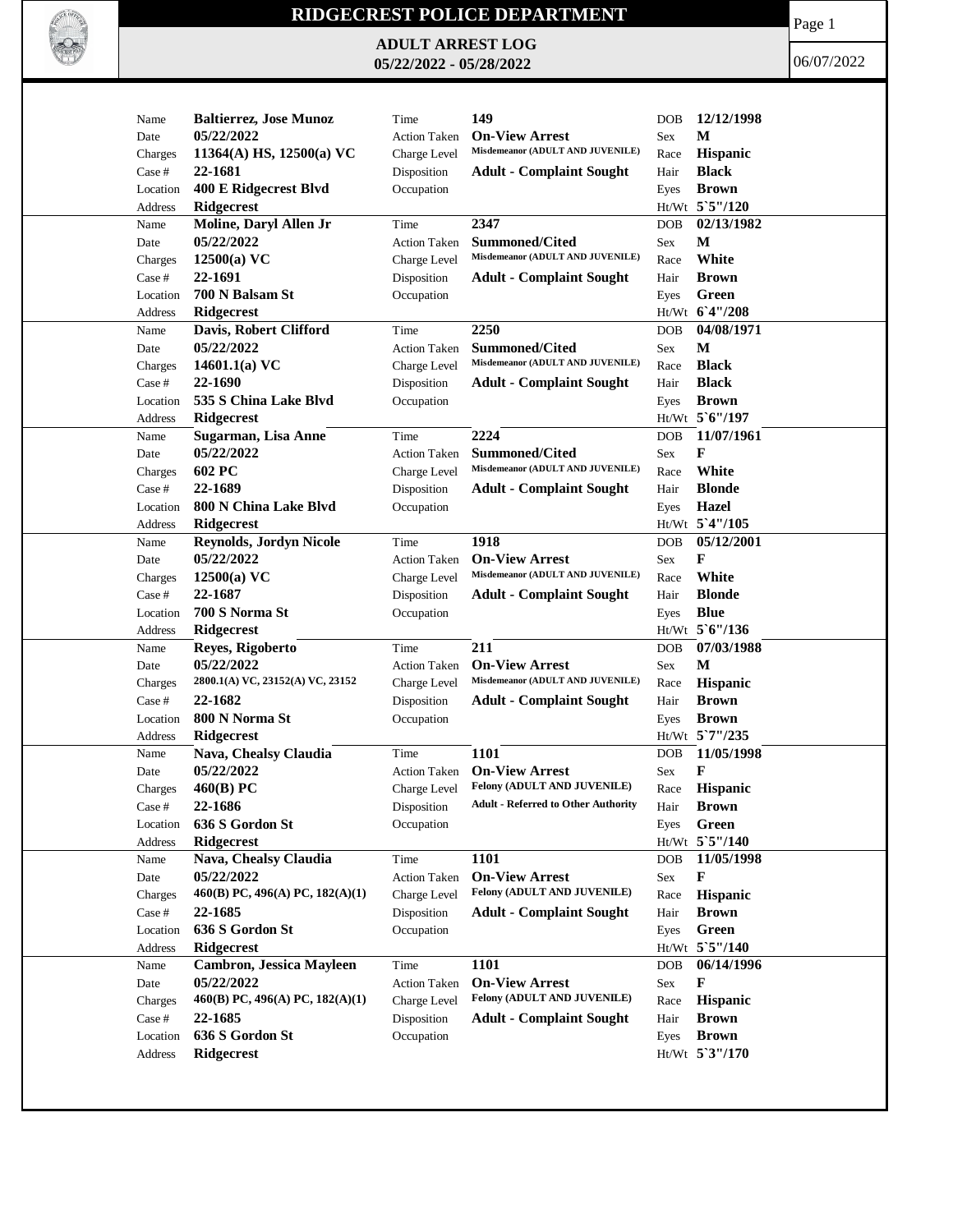| ADULT ARREST LOG for 05/22/2022 - 05/28/2022 | Page 2 |
|----------------------------------------------|--------|
|----------------------------------------------|--------|

| Name                | <b>Jennings, Charles Walter</b>             | Time                      | 2020                                                 | DOB          | 09/10/1981                   |
|---------------------|---------------------------------------------|---------------------------|------------------------------------------------------|--------------|------------------------------|
| Date                | 05/23/2022                                  | <b>Action Taken</b>       | Summoned/Cited<br>Misdemeanor (ADULT AND JUVENILE)   | Sex          | м                            |
| Charges             | 979 PC                                      | Charge Level              |                                                      | Race         | White                        |
| Case #              | 22-1688                                     | Disposition               | <b>Adult - Complaint Sought</b>                      | Hair         | <b>Brown</b>                 |
| Location            | 446 Sebastopol Rd                           | Occupation                |                                                      | Eyes         | <b>Brown</b>                 |
| Address             | Ridgecrest                                  |                           | 54                                                   |              | Ht/Wt 5`9"/190<br>12/26/1972 |
| Name                | <b>Hudgins, James Patrick</b><br>05/23/2022 | Time                      | <b>On-View Arrest</b>                                | <b>DOB</b>   | M                            |
| Date                | 11377(A) HS, 12500(a) VC, 466 PC            | <b>Action Taken</b>       | Misdemeanor (ADULT AND JUVENILE)                     | Sex          | White                        |
| Charges             |                                             | Charge Level              |                                                      | Race         |                              |
| Case #              | 22-1692<br>100 E Sydnor Av                  | Disposition               | <b>Adult - Complaint Sought</b>                      | Hair         | <b>Brown</b><br><b>Hazel</b> |
| Location<br>Address | Ridgecrest                                  | Occupation                |                                                      | Eyes         | Ht/Wt 6'/200                 |
| Name                | <b>Hudgins, James Patrick</b>               | Time                      | 54                                                   | <b>DOB</b>   | 12/26/1972                   |
| Date                | 05/23/2022                                  | <b>Action Taken</b>       | <b>Summoned/Cited</b>                                | Sex          | M                            |
| Charges             | 979 PC                                      | Charge Level              | Felony (ADULT AND JUVENILE)                          | Race         | White                        |
| Case #              | 22-1363                                     | Disposition               | <b>Adult - Complaint Sought</b>                      | Hair         | <b>Brown</b>                 |
| Location            | 113 E Sydnor Av                             | Occupation                |                                                      | Eyes         | Hazel                        |
| Address             | Ridgecrest                                  |                           |                                                      |              | Ht/Wt 6/200                  |
| Name                | Nelson, John Gilbert                        | Time                      | 1919                                                 | DOB          | 10/26/1950                   |
| Date                | 05/23/2022                                  | <b>Action Taken</b>       | <b>Taken into Custody</b>                            | Sex          | М                            |
| Charges             | 21200.5 VC, 647(F) PC                       | Charge Level              | Misdemeanor (ADULT AND JUVENILE)                     | Race         | White                        |
| Case #              | 22-1701                                     | Disposition               | <b>Adult - Complaint Sought</b>                      | Hair         | Gray                         |
| Location            | 100 S Warner St                             | Occupation                |                                                      | Eyes         | <b>Brown</b>                 |
| Address             | Ridgecrest                                  |                           |                                                      |              | Ht/Wt 62"/180                |
| Name                | <b>Talley, Jacob Brooks</b>                 | Time                      | 228                                                  | <b>DOB</b>   | 12/14/1989                   |
| Date                | 05/23/2022                                  | <b>Action Taken</b>       | <b>On-View Arrest</b>                                | Sex          | M                            |
| Charges             | 11364(A) HS, 11377(A) HS, 979 PC            | Charge Level              | Misdemeanor (ADULT AND JUVENILE)                     | Race         | White                        |
| Case #              | 22-1694                                     | Disposition               | <b>Adult - Complaint Sought</b>                      | Hair         | <b>Blonde</b>                |
| Location            | 700 W Kinnett Av                            | Occupation                |                                                      | Eyes         | <b>Brown</b>                 |
| Address             | <b>Ridgecrest</b>                           |                           |                                                      |              | Ht/Wt 5`7"/125               |
| Name                | <b>Stidham, Tyler Ian Troy</b>              | Time                      | 1603                                                 | <b>DOB</b>   | 07/27/2003                   |
| Date                | 05/24/2022                                  | <b>Action Taken</b>       | <b>On-View Arrest</b>                                | Sex          | M                            |
| Charges             | 10851(A) VC                                 | Charge Level              | Felony (ADULT AND JUVENILE)                          | Race         | White                        |
| Case #              | 22-1374                                     | Disposition               | <b>Adult - Complaint Sought</b>                      | Hair         | <b>Blonde</b>                |
| Location            | 200 W Los Flores Av                         | Occupation                | Unemployed                                           | Eyes         | <b>Blue</b>                  |
| Address             | Ridgecrest                                  |                           |                                                      |              | Ht/Wt 5'11"/150              |
| Name                | <b>Miller, Jimmie Duane</b>                 | Time                      | 104                                                  | DOB          | 12/30/1980                   |
| Date                | 05/24/2022                                  | <b>Action Taken</b>       | <b>Summoned/Cited</b>                                | Sex          | M                            |
| Charges             | 979 PC, 14601.1(a) VC                       | Charge Level              | Misdemeanor (ADULT AND JUVENILE)                     | Race         | <b>Black</b>                 |
| Case #              | 22-1702                                     | Disposition               | <b>Adult - Complaint Sought</b>                      | Hair         | <b>Black</b>                 |
| Location            | 300 S Warner St                             | Occupation                | Laborer                                              | Eyes         | <b>Brown</b>                 |
| Address             | Ridgecrest                                  |                           |                                                      |              | $Ht/Wt$ 6/175                |
| Name                | Morse, Jessica Lee                          | Time                      | 1618                                                 | DOB          | 09/09/1993                   |
| Date                | 05/24/2022                                  | <b>Action Taken</b>       | <b>On-View Arrest</b>                                | Sex          | F                            |
| Charges             | 460(B) PC                                   | Charge Level              | Felony (ADULT AND JUVENILE)                          | Race         | White                        |
| Case #              | 22-1705                                     | Disposition               | <b>Adult - Complaint Sought</b>                      | Hair         | <b>Blonde</b>                |
| Location            | 706 N Balsam St                             | Occupation                |                                                      | Eyes         | <b>Brown</b>                 |
| Address             | <b>Ridgecrest</b>                           |                           |                                                      |              | Ht/Wt 5'6"/140               |
| Name                | Davis, Autumn Raeshell                      | Time                      | 1152                                                 | DOB          | 02/01/1980                   |
| Date                | 05/24/2022                                  | Action Taken              | <b>On-View Arrest</b>                                | Sex          | F                            |
| Charges             | 11377(A) HS                                 | Charge Level              | Misdemeanor (ADULT AND JUVENILE)                     | Race         | White                        |
| Case #              | 22-1709                                     | Disposition               | <b>Adult - Complaint Sought</b>                      | Hair         | <b>Brown</b>                 |
| Location            | 832 S Norma St Ap B                         | Occupation                |                                                      | Eyes         | Green                        |
| Address             | Ridgecrest                                  |                           |                                                      |              | Ht/Wt 5'7"/170               |
| Name                | Wisdom, Kyle Lee                            | Time                      | 1619                                                 | DOB          | 05/30/1995<br>M              |
| Date                | 05/24/2022                                  | Action Taken              | <b>On-View Arrest</b><br>Felony (ADULT AND JUVENILE) | Sex          | White                        |
| Charges             | 460(B) PC<br>22-1705                        | Charge Level              | <b>Adult - Complaint Sought</b>                      | Race<br>Hair | <b>Brown</b>                 |
| Case #<br>Location  | 706 N Balsam St                             | Disposition<br>Occupation |                                                      | Eyes         | <b>Blue</b>                  |
| Address             | Ridgecrest                                  |                           |                                                      |              | Ht/Wt_5`8"/170               |
|                     |                                             |                           |                                                      |              |                              |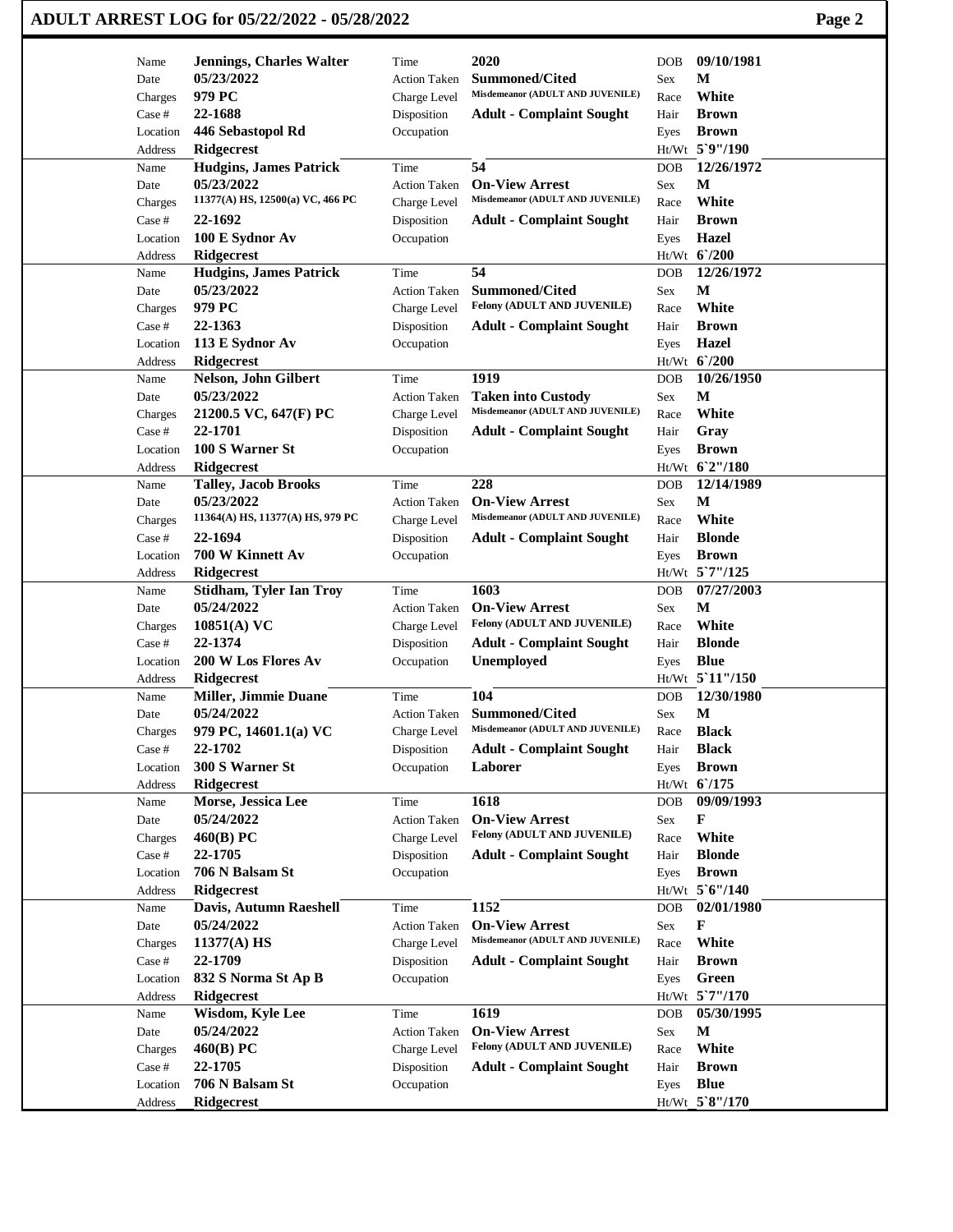| ADULT ARREST LOG for 05/22/2022 - 05/28/2022 | Page 3 |
|----------------------------------------------|--------|
|----------------------------------------------|--------|

| Name                    | Herrera, Arthur Chance                 | Time                | 1152                                       | <b>DOB</b>   | 07/04/1987      |
|-------------------------|----------------------------------------|---------------------|--------------------------------------------|--------------|-----------------|
| Date                    | 05/24/2022                             | <b>Action Taken</b> | <b>Taken into Custody</b>                  | Sex          | M               |
| Charges                 | 460(B) PC                              | Charge Level        | Felony (ADULT AND JUVENILE)                | Race         | Hispanic        |
| Case #                  | 22-1686                                | Disposition         | <b>Adult - Referred to Other Authority</b> | Hair         | <b>Black</b>    |
| Location                | 832 S Norma St                         | Occupation          |                                            | Eyes         | <b>Brown</b>    |
| Address                 | <b>Ridgecrest</b>                      |                     |                                            |              | Ht/Wt 5'4"/120  |
| Name                    | Lopez, Trinity                         | Time                | 1959                                       | <b>DOB</b>   | 11/20/2001      |
| Date                    | 05/24/2022                             | <b>Action Taken</b> | <b>Taken into Custody</b>                  | Sex          | F               |
| Charges                 | 460(B) PC                              | Charge Level        | Felony (ADULT AND JUVENILE)                | Race         | <b>Hispanic</b> |
| Case #                  | 22-1686                                | Disposition         | <b>Adult - Referred to Other Authority</b> | Hair         | <b>Brown</b>    |
| Location                | 306 W Upjohn Av                        | Occupation          |                                            | Eyes         | <b>Brown</b>    |
| Address                 | <b>Ridgecrest</b>                      |                     |                                            |              | Ht/Wt 5`5"/115  |
| Name                    | <b>Hardy, Quinton Elroy</b>            | Time                | 1554                                       | <b>DOB</b>   | 08/01/1997      |
| Date                    | 05/24/2022                             | <b>Action Taken</b> | <b>On-View Arrest</b>                      | Sex          | M               |
| Charges                 | 273.6(A) PC                            | Charge Level        | Misdemeanor (ADULT AND JUVENILE)           | Race         | <b>Black</b>    |
| Case #                  | 22-1715                                | Disposition         | <b>Adult - Complaint Sought</b>            | Hair         | <b>Brown</b>    |
| Location                | 200 W Moyer Ave #G23                   | Occupation          |                                            | Eyes         | <b>Brown</b>    |
| Address                 | <b>Ridgecrest</b>                      |                     |                                            |              | Ht/Wt 5`9"/180  |
| Name                    | Green, Deshawn Leavell                 | Time                | 2043                                       | <b>DOB</b>   | 04/08/1974      |
| Date                    | 05/24/2022                             | <b>Action Taken</b> | <b>On-View Arrest</b>                      | Sex          | $\mathbf M$     |
| Charges                 | 12500(a) VC, 979 PC                    | Charge Level        | Misdemeanor (ADULT AND JUVENILE)           | Race         | <b>Black</b>    |
| Case #                  | 22-1719                                | Disposition         | <b>Adult - Complaint Sought</b>            | Hair         | <b>Black</b>    |
| Location                | 100 W Upjohn Av                        | Occupation          |                                            | Eyes         | <b>Brown</b>    |
| Address                 | <b>Ridgecrest</b>                      |                     |                                            |              | Ht/Wt 5`9"/310  |
| Name                    | <b>Blum, Harley Joe Clint</b>          | Time                | 2313                                       | <b>DOB</b>   | 12/18/2003      |
| Date                    | 05/24/2022                             | <b>Action Taken</b> | <b>On-View Arrest</b>                      | Sex          | $\mathbf M$     |
| Charges                 | $11377(A)$ HS, $11550(A)$ HS           | Charge Level        | Misdemeanor (ADULT AND JUVENILE)           | Race         | White           |
| Case #                  | 22-1721                                | Disposition         | <b>Adult - Complaint Sought</b>            | Hair         | <b>Brown</b>    |
| Location                | 700 N Balsam St                        | Occupation          |                                            | Eyes         | Green           |
| Address                 | <b>Ridgecrest</b>                      |                     |                                            |              | Ht/Wt 5`7"/130  |
| Name                    | <b>Kane, Robert Anthony</b>            | Time                | 2302                                       | <b>DOB</b>   | 04/08/1993      |
| Date                    | 05/24/2022                             | <b>Action Taken</b> | <b>On-View Arrest</b>                      | Sex          | M               |
| Charges                 | 14601.1(a) VC, 23152(F) VC             | Charge Level        | Misdemeanor (ADULT AND JUVENILE)           | Race         | White           |
| Case #                  | 22-1720                                | Disposition         | <b>Adult - Complaint Sought</b>            | Hair         | <b>Brown</b>    |
| Location                | 200 W Ridgecrest Bl                    | Occupation          | Laborer                                    | Eyes         | Hazel           |
| Address                 | <b>Ridgecrest</b>                      |                     |                                            |              | Ht/Wt 6/175     |
| Name                    | Wisdom, Kyle Lee                       | Time                | 1234                                       | <b>DOB</b>   | 05/30/1995      |
| Date                    | 05/24/2022                             | <b>Action Taken</b> | <b>On-View Arrest</b>                      | Sex          | $\mathbf M$     |
| Charges                 | $10851(A)$ VC, $30305(A)(1)$ PC, $496$ | Charge Level        | <b>Felony (ADULT AND JUVENILE)</b>         | Race         | White           |
| $\operatorname{Case}$ # | 22-1712                                | Disposition         | <b>Adult - Complaint Sought</b>            | Hair         | <b>Brown</b>    |
| Location                | <b>DFD</b>                             | Occupation          |                                            | Eyes         | <b>Blue</b>     |
| Address                 | Ridgecrest                             |                     |                                            |              | Ht/Wt 5`8"/170  |
| Name                    | <b>French, Joseph Francis</b>          | Time                | 1649                                       | DOB          | 01/21/1982      |
| Date                    | 05/24/2022                             | Action Taken        | Summoned/Cited                             | Sex          | M               |
| Charges                 | 979 PC                                 | Charge Level        | Misdemeanor (ADULT AND JUVENILE)           | Race         | White           |
| Case #                  | 22-262                                 | Disposition         | <b>Adult - Released</b>                    | Hair         | <b>Brown</b>    |
| Location                | 100 W California Av                    | Occupation          | <b>Electronics Technician</b>              | Eyes         | <b>Brown</b>    |
| Address                 | <b>Ridgecrest</b>                      |                     |                                            |              | Ht/Wt 5`9"/170  |
| Name                    | <b>Buffalo, Amber Nichole</b>          | Time                | 1140                                       | DOB          | 11/15/1983      |
| Date                    | 05/24/2022                             | Action Taken        | Summoned/Cited                             | Sex          | F               |
| Charges                 | 496(A) PC, 11377(A) HS, 11364(A)       | Charge Level        | Misdemeanor (ADULT AND JUVENILE)           | Race         | White           |
| Case #                  | 22-1707                                | Disposition         | <b>Adult - Complaint Sought</b>            | Hair         | <b>Black</b>    |
| Location                | 832 S Norma St #B                      | Occupation          |                                            | Eyes         | <b>Blue</b>     |
| Address                 | <b>Ridgecrest</b>                      |                     |                                            |              | Ht/Wt 5'6"/280  |
| Name                    | Herrera, Arthur Chance                 | Time                | 1140                                       | <b>DOB</b>   | 07/04/1987      |
| Date                    | 05/24/2022                             | <b>Action Taken</b> | <b>Taken into Custody</b>                  | Sex          | $\mathbf M$     |
| Charges                 | 460(B) PC, 496(A) PC                   | Charge Level        | Felony (ADULT AND JUVENILE)                |              | <b>Hispanic</b> |
|                         | 22-1708                                |                     |                                            | Race<br>Hair | <b>Black</b>    |
| Case #                  |                                        | Disposition         | <b>Adult - Complaint Sought</b>            |              |                 |
| Location                | 832 S Norma St B                       | Occupation          |                                            | Eyes         | <b>Brown</b>    |
| Address                 | Ridgecrest                             |                     |                                            |              | Ht/Wt_5`4"/120  |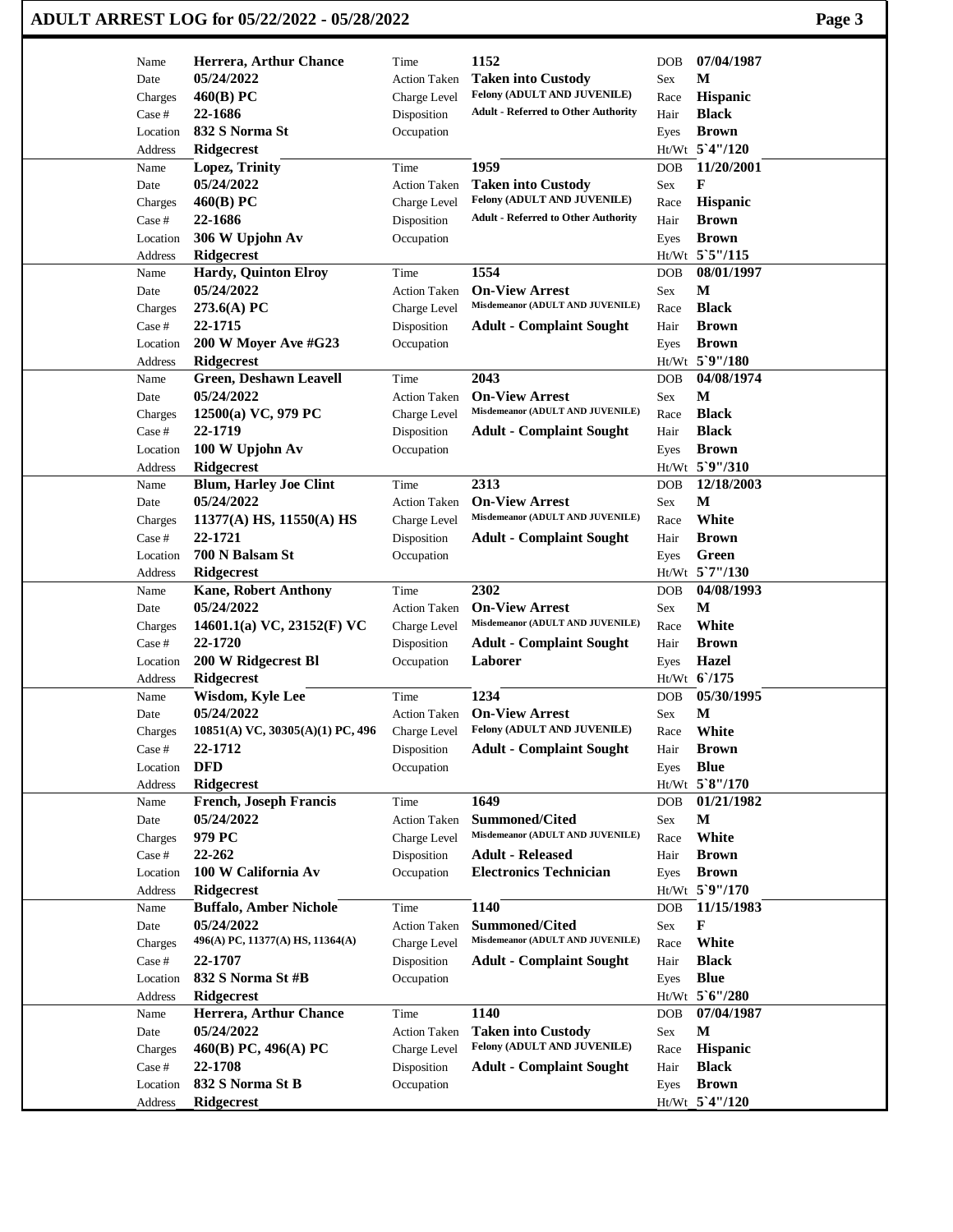|                     | ADULT ARREST LOG for 05/22/2022 - 05/28/2022 |                           |                                                      |            |                                | Page 4 |
|---------------------|----------------------------------------------|---------------------------|------------------------------------------------------|------------|--------------------------------|--------|
| Name                | <b>Tharp, Siera Leanne</b>                   | Time                      | 434                                                  | <b>DOB</b> | 10/20/1998                     |        |
| Date                | 05/25/2022                                   | <b>Action Taken</b>       | <b>Summoned/Cited</b>                                | Sex        | F                              |        |
| Charges             | 979 PC                                       | Charge Level              | Misdemeanor (ADULT AND JUVENILE)                     | Race       | White                          |        |
| Case #              | 22-1722                                      | Disposition               | <b>Adult - Complaint Sought</b>                      | Hair       | <b>Blonde</b>                  |        |
| Location            | S Inyo St/W Upjohn Av                        | Occupation                |                                                      | Eyes       | <b>Blue</b>                    |        |
| Address             | <b>Ridgecrest</b>                            |                           |                                                      |            | Ht/Wt 5`5"/120                 |        |
| Name                | Golden, Johnathan David Caris Time           |                           | 4                                                    | <b>DOB</b> | 01/26/1991                     |        |
| Date                | 05/25/2022                                   | <b>Action Taken</b>       | <b>On-View Arrest</b>                                | Sex        | М                              |        |
| Charges             | 14601.1(a) VC, 16028(a) VC, 4000             | Charge Level              | Misdemeanor (ADULT AND JUVENILE)                     | Race       | White                          |        |
| Case #              | 22-1733                                      | Disposition               | <b>Adult - Complaint Sought</b>                      | Hair       | <b>Black</b>                   |        |
| Location<br>Address | 600 W Rader Av<br><b>Ridgecrest</b>          | Occupation                |                                                      | Eyes       | <b>Brown</b><br>Ht/Wt 6'2"/140 |        |
| Name                | Sugarman, Lisa Anne                          | Time                      | 1819                                                 | DOB        | 11/07/1961                     |        |
| Date                | 05/25/2022                                   | <b>Action Taken</b>       | <b>Summoned/Cited</b>                                | Sex        | F                              |        |
| Charges             | 979 PC                                       | Charge Level              | Misdemeanor (ADULT AND JUVENILE)                     | Race       | White                          |        |
| Case #              | 22-1729                                      | Disposition               | <b>Adult - Complaint Sought</b>                      | Hair       | <b>Blonde</b>                  |        |
| Location            | 815 N China Lake Blvd                        | Occupation                |                                                      | Eyes       | Hazel                          |        |
| <b>Address</b>      | Ridgecrest                                   |                           |                                                      |            | Ht/Wt 5'4"/105                 |        |
| Name                | <b>Beckwith, Samuel Marcus</b>               | Time                      | 2007                                                 | <b>DOB</b> | 07/13/1972                     |        |
| Date                | 05/25/2022                                   | <b>Action Taken</b>       | <b>Summoned/Cited</b>                                | Sex        | M                              |        |
| Charges             | 979 PC                                       | Charge Level              | Misdemeanor (ADULT AND JUVENILE)                     | Race       | White                          |        |
| Case #              | 22-1730                                      | Disposition               | <b>Adult - Complaint Sought</b>                      | Hair       | <b>Brown</b>                   |        |
| Location            | 408 S Into St                                | Occupation                |                                                      | Eyes       | Hazel                          |        |
| Address             | <b>Ridgecrest</b>                            |                           |                                                      |            | Ht/Wt 6'/190                   |        |
| Name                | Walker, Nicolas Bradford                     | Time                      | 2005                                                 | <b>DOB</b> | 04/21/1998                     |        |
| Date                | 05/25/2022                                   | <b>Action Taken</b>       | <b>On-View Arrest</b>                                | Sex        | М                              |        |
| Charges             | 979 PC                                       | Charge Level              | Felony (ADULT AND JUVENILE)                          | Race       | White                          |        |
| Case #              | 22-1731                                      | Disposition               | <b>Adult - Complaint Sought</b>                      | Hair       | <b>Blonde</b>                  |        |
| Location            | 600 N China Lake Bl                          | Occupation                | Unemployed                                           | Eyes       | <b>Blue</b>                    |        |
| Address             | Ridgecrest                                   |                           |                                                      |            | Ht/Wt 5`8"/175                 |        |
| Name                | <b>Walker, Nicolas Bradford</b>              | Time                      | 2005                                                 | <b>DOB</b> | 04/21/1998                     |        |
| Date                | 05/25/2022                                   | <b>Action Taken</b>       | <b>On-View Arrest</b><br>Felony (ADULT AND JUVENILE) | Sex        | M<br>White                     |        |
| Charges<br>Case #   | 979 PC<br>22-1479                            | Charge Level              | <b>Adult - Complaint Sought</b>                      | Race       | <b>Blonde</b>                  |        |
| Location            | 600 N China Lake Bl                          | Disposition<br>Occupation | Unemployed                                           | Hair       | <b>Blue</b>                    |        |
| Address             | Ridgecrest                                   |                           |                                                      | Eyes       | Ht/Wt 5`8"/175                 |        |
| Name                | <b>Matzen, Cameron Michael</b>               | Time                      | 1425                                                 | DOB        | 07/11/1998                     |        |
| Date                | 05/25/2022                                   | <b>Action Taken</b>       | <b>Taken into Custody</b>                            | Sex        | M                              |        |
| Charges             | 487(A) PC, 594(A)(3) PC, 182(A)(             | Charge Level              | Felony (ADULT AND JUVENILE)                          | Race       | White                          |        |
| Case #              | 22-1723                                      | Disposition               | <b>Adult - Referred to Other Authority</b>           | Hair       | <b>Blonde</b>                  |        |
| Location            | 100 W California Av                          | Occupation                |                                                      | Eyes       | <b>Blue</b>                    |        |
| Address             | Fallon                                       |                           |                                                      |            | Ht/Wt 5`10"/190                |        |
| Name                | Henderson-Hamilton, Jean Anthony Time        |                           | 1425                                                 | DOB        | 05/28/1985                     |        |
| Date                | 05/25/2022                                   | <b>Action Taken</b>       | <b>Taken into Custody</b>                            | Sex        | M                              |        |
| Charges             | 487(A) PC, 594(A)(3) PC, 182(A)(             | Charge Level              | Felony (ADULT AND JUVENILE)                          | Race       | <b>Black</b>                   |        |
| Case #              | 22-1723                                      | Disposition               | <b>Adult - Referred to Other Authority</b>           | Hair       | <b>Black</b>                   |        |
| Location            | 100 W California Av                          | Occupation                |                                                      | Eyes       | <b>Brown</b>                   |        |
| Address             | Vallejo                                      |                           |                                                      |            | Ht/Wt 5'7"/148                 |        |
| Name                | <b>Hicks, Kailey Elaine</b>                  | Time                      | 1425                                                 | <b>DOB</b> | 03/16/1996                     |        |
| Date                | 05/25/2022                                   | <b>Action Taken</b>       | <b>Taken into Custody</b>                            | Sex        | F                              |        |
| Charges             | 487(A) PC, 594(A)(3) PC, 182(A)(             | Charge Level              | Felony (ADULT AND JUVENILE)                          | Race       | White                          |        |
| Case #              | 22-1723                                      | Disposition               | <b>Adult - Referred to Other Authority</b>           | Hair       | <b>Brown</b>                   |        |
| Location            | 100 W California Av                          | Occupation                |                                                      | Eyes       | Hazel                          |        |
| Address             | <b>Battle Mountain</b>                       |                           |                                                      |            | Ht/Wt 6/195                    |        |
| Name                | <b>Uhlmeyer, Dalton Wyatt</b>                | Time                      | 1425                                                 | <b>DOB</b> | 03/21/1993                     |        |
| Date                | 05/25/2022                                   | <b>Action Taken</b>       | <b>Taken into Custody</b>                            | Sex        | M                              |        |
| Charges             | 487(A) PC, 594(A)(3) PC, 182(A)(             | Charge Level              | Felony (ADULT AND JUVENILE)                          | Race       | White                          |        |
| Case #              | 22-1723                                      | Disposition               | <b>Adult - Referred to Other Authority</b>           | Hair       | <b>Brown</b>                   |        |
| Location            | 100 W California Av                          | Occupation                |                                                      | Eyes       | <b>Brown</b>                   |        |
| Address             | Reno                                         |                           |                                                      |            | Ht/Wt_5`11"/170                |        |

 $\mathbf{I}$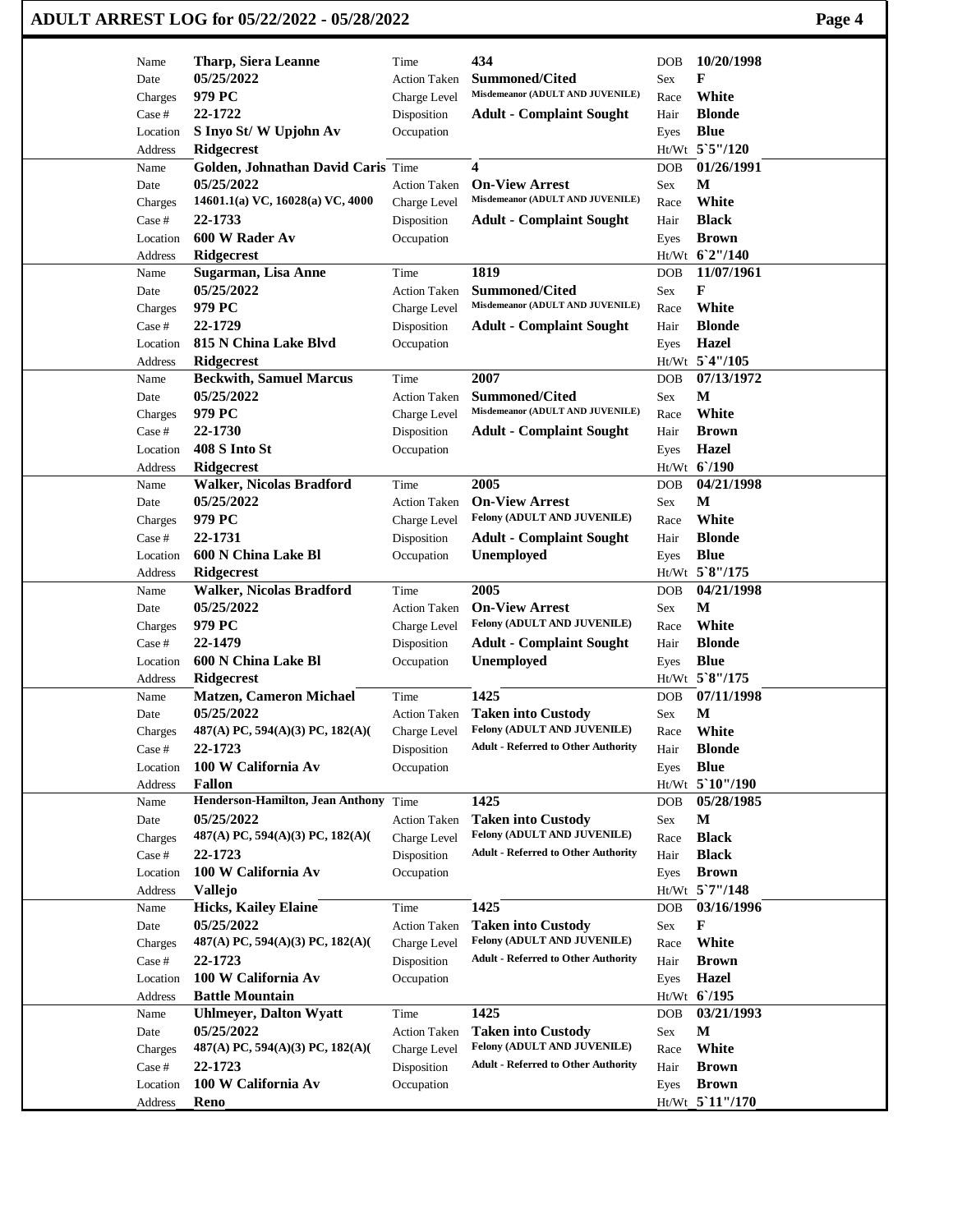## **ADULT ARREST LOG for 05/22/2022 - 05/28/2022 Page 5**

| Name     | Trumbo, David Alvin Morris                   | Time                | 1730                                                 | <b>DOB</b> | 07/20/1999                    |
|----------|----------------------------------------------|---------------------|------------------------------------------------------|------------|-------------------------------|
| Date     | 05/26/2022                                   | <b>Action Taken</b> | <b>On-View Arrest</b>                                | Sex        | M                             |
| Charges  | 979 PC                                       | Charge Level        | Misdemeanor (ADULT AND JUVENILE)                     | Race       | White                         |
| Case #   | 22-1744                                      | Disposition         | <b>Adult - Referred to Other Authority</b>           | Hair       | <b>Brown</b>                  |
| Location | 100 W California Av                          | Occupation          | <b>Unemployed</b>                                    | Eyes       | <b>Hazel</b>                  |
| Address  | Glendale                                     |                     |                                                      |            | Ht/Wt 5'11"/140               |
| Name     | <b>Ihle, James Franklin</b>                  | Time                | 2131                                                 | <b>DOB</b> | 09/19/1998                    |
| Date     | 05/26/2022                                   | <b>Action Taken</b> | <b>Taken into Custody</b>                            | Sex        | М                             |
| Charges  | 273.5(A) PC, 245(A)(2) PC, 422(A             | Charge Level        | Felony (ADULT AND JUVENILE)                          | Race       | White                         |
| Case #   | 22-1735                                      | Disposition         | <b>Adult - Complaint Sought</b>                      | Hair       | <b>Blonde</b>                 |
| Location | 700 S Silverridge St                         | Occupation          |                                                      | Eyes       | <b>Blue</b>                   |
| Address  | <b>Ridgecrest</b>                            |                     |                                                      |            | Ht/Wt 5'10"/180               |
| Name     | Caine, Richard Eugene Jr                     | Time                | 1828                                                 | <b>DOB</b> | 03/28/1981                    |
| Date     | 05/26/2022                                   | <b>Action Taken</b> | <b>On-View Arrest</b>                                | Sex        | M                             |
| Charges  | 979 PC, 11377(A) HS                          | Charge Level        | Misdemeanor (ADULT AND JUVENILE)                     | Race       | <b>American Indian</b>        |
| Case #   | 22-1747                                      | Disposition         | <b>Adult - Complaint Sought</b>                      | Hair       | <b>Black</b>                  |
| Location | 415 W Ridgecrest Bl                          | Occupation          | <b>Unemployed</b>                                    | Eyes       | <b>Brown</b>                  |
| Address  | <b>Ridgecrest</b>                            |                     |                                                      |            | $Ht/Wt$ 6/200                 |
| Name     | <b>Shaw, Kenneth Anthony</b>                 | Time                | 1416                                                 | <b>DOB</b> | 10/15/1976                    |
| Date     | 05/26/2022                                   | <b>Action Taken</b> | <b>Summoned/Cited</b>                                | Sex        | $\mathbf M$                   |
| Charges  | 602 PC                                       | Charge Level        | Misdemeanor (ADULT AND JUVENILE)                     | Race       | <b>Black</b>                  |
| Case #   | 22-1741                                      | Disposition         | <b>Adult - Complaint Sought</b>                      | Hair       | <b>Black</b>                  |
| Location | 244 N Alvord St                              | Occupation          |                                                      | Eyes       | <b>Brown</b>                  |
| Address  | Ridgecrest                                   |                     |                                                      |            | Ht/Wt 5`9"/189                |
| Name     | <b>Aver, Dustin Michael</b>                  | Time                | 1845                                                 | <b>DOB</b> | 01/27/1990                    |
| Date     | 05/26/2022                                   | <b>Action Taken</b> | <b>On-View Arrest</b>                                | Sex        | М                             |
|          |                                              |                     | Felony (ADULT AND JUVENILE)                          |            | White                         |
| Charges  | Outside Warr. - F, 148.9(A) PC, Charge Level |                     | <b>Adult - Referred to Other Authority</b>           | Race       |                               |
| Case #   | 22-1748                                      | Disposition         |                                                      | Hair       | <b>Brown</b>                  |
| Location | 200 S Norma St                               | Occupation          |                                                      | Eyes       | <b>Blue</b>                   |
| Address  | Ridgecrest                                   |                     |                                                      |            | $Ht/Wt$ 5 10"/170             |
| Name     | <b>Beckwith, Samuel Marcus</b>               | Time                | 2143                                                 | <b>DOB</b> | 07/13/1972<br>M               |
| Date     | 05/26/2022                                   | <b>Action Taken</b> | <b>On-View Arrest</b><br>Felony (ADULT AND JUVENILE) | Sex        |                               |
| Charges  | $422(A)$ PC                                  | Charge Level        |                                                      | Race       | White                         |
| Case #   | 22-1749                                      | Disposition         | <b>Adult - Complaint Sought</b>                      | Hair       | <b>Brown</b>                  |
| Location | 408 S Inyo St                                | Occupation          |                                                      | Eyes       | <b>Hazel</b>                  |
| Address  | <b>Ridgecrest</b>                            |                     |                                                      |            | Ht/Wt 6/190                   |
| Name     | Wright, Odaryl Sr                            | Time                | 1135                                                 | <b>DOB</b> | 09/28/1984                    |
| Date     | 05/26/2022                                   | <b>Action Taken</b> | <b>On-View Arrest</b>                                | Sex        | M                             |
| Charges  | $273.6(A)$ PC                                | Charge Level        | Misdemeanor (ADULT AND JUVENILE)                     | Race       | <b>Black</b>                  |
| Case #   | 22-1737                                      | Disposition         | <b>Adult - Complaint Sought</b>                      | Hair       | <b>Black</b>                  |
| Location | La Mirage/ N Sahara                          | Occupation          |                                                      | Eyes       | <b>Brown</b>                  |
| Address  | <b>California City</b>                       |                     |                                                      |            | Ht/Wt 5'11"/195               |
| Name     | Grove, Jimmie                                | Time                | 236                                                  | <b>DOB</b> | 03/04/1972                    |
| Date     | 05/27/2022                                   | <b>Action Taken</b> | <b>On-View Arrest</b>                                | Sex        | M                             |
| Charges  | 11378 HS, Outside Warr. - F, Out             | Charge Level        | Felony (ADULT AND JUVENILE)                          | Race       | <b>Vietnamese</b>             |
| Case #   | 22-1750                                      | Disposition         | <b>Adult - Referred to Other Authority</b>           | Hair       | <b>Black</b>                  |
| Location | 345 S China Lake Bl                          | Occupation          |                                                      | Eyes       | <b>Brown</b>                  |
| Address  | Lake Isabella                                |                     |                                                      |            | Ht/Wt 5'1"/160                |
| Name     | <b>Shaw, Kenneth Anthony</b>                 | Time                | 700                                                  | <b>DOB</b> | 10/15/1976                    |
| Date     | 05/27/2022                                   | <b>Action Taken</b> | <b>On-View Arrest</b>                                | Sex        | M                             |
| Charges  | 646.9(A) PC, 602 PC                          | Charge Level        | Felony (ADULT AND JUVENILE)                          | Race       | <b>Black</b>                  |
| Case #   | 22-1751                                      | Disposition         | <b>Adult - Complaint Sought</b>                      | Hair       | <b>Black</b>                  |
| Location | 244 N Alvord St                              | Occupation          |                                                      | Eyes       | <b>Brown</b>                  |
| Address  | <b>Ridgecrest</b>                            |                     |                                                      |            | Ht/Wt 5`9"/189                |
| Name     | Gaceta, Bryant Joseph                        | Time                | 1617                                                 | <b>DOB</b> | 07/10/1972                    |
| Date     | 05/27/2022                                   | Action Taken        | <b>Taken into Custody</b>                            | Sex        | $\mathbf{M}$                  |
| Charges  | 273.5(A) PC                                  | Charge Level        | Felony (ADULT AND JUVENILE)                          | Race       | <b>Asian/Pacific Islander</b> |
|          |                                              |                     |                                                      |            |                               |
| Case #   | 22-1758                                      | Disposition         | <b>Adult - Complaint Sought</b>                      | Hair       | <b>Black</b>                  |
| Location | 1433 W Benson St                             | Occupation          | Unemployed                                           | Eyes       | <b>Brown</b>                  |
| Address  | Ridgecrest                                   |                     |                                                      |            | Ht/Wt 5'11"/200               |